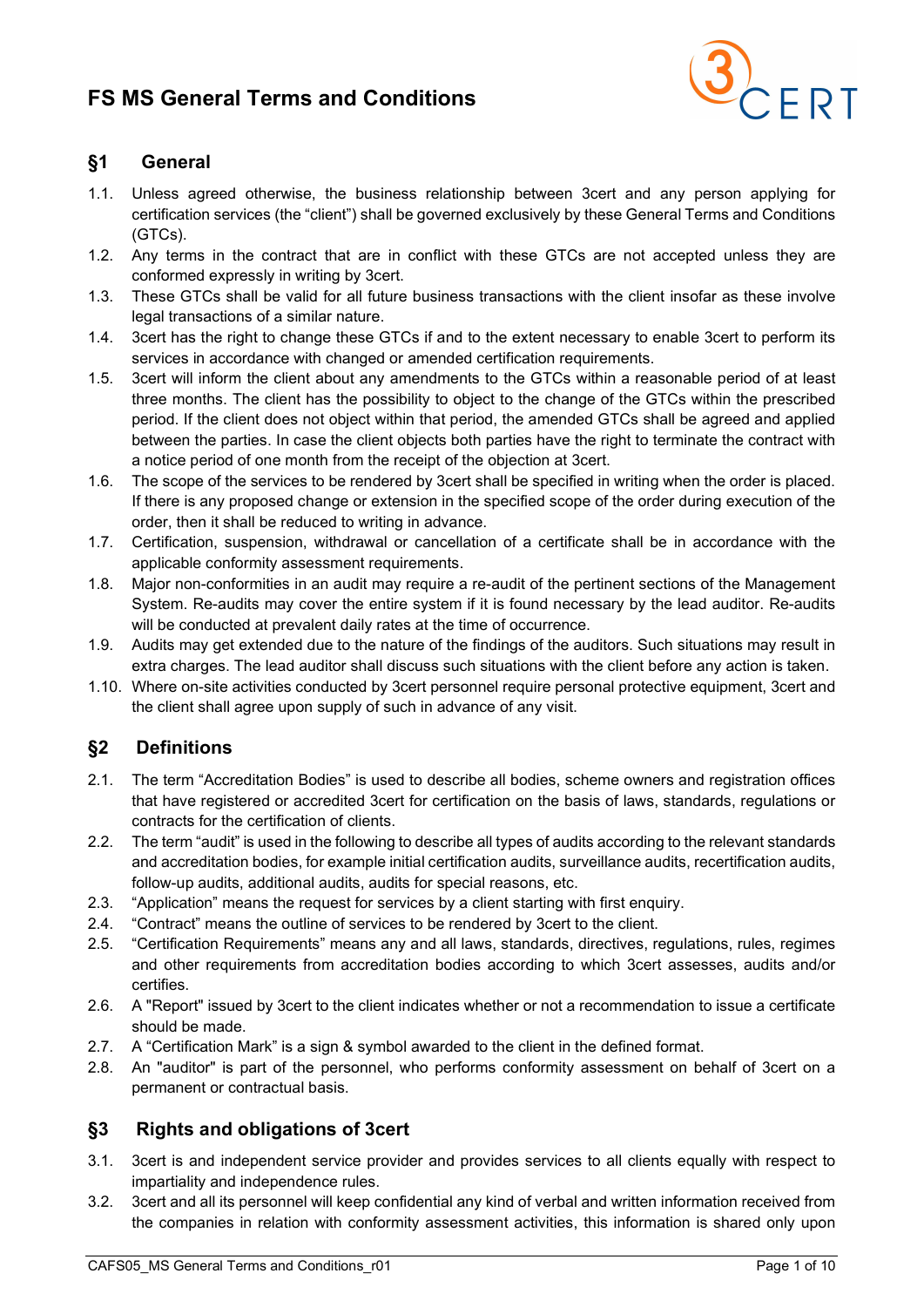

request of related Accreditation Bodies/designating authorities. For other third parties, the information will be shared only on court decision. In this case, the client will be certainly informed.

- 3.3. The selection of the auditors and experts to be used is the responsibility of 3cert. 3cert is obliged to use only those auditors who have been appointed by the management of 3cert on the basis of their professional qualifications. The auditors cannot make any declarations binding on 3cert regarding the final granting of a certificate.
- 3.4. The number of auditors to be used for certification is determined by 3cert. As a rule, the certification audit shall be managed by a lead auditor.
- 3.5. 3cert shall endeavor to minimize disruptions to the operational process during the performance of the audit on the client's premises.
- 3.6. 3cert is entitled to keep and publish lists of companies certified by it. The consent on the part of the client is hereby deemed to have been granted.
- 3.7. Due to its duties as an accredited certification body, 3cert is entitled to allow observers of the Accreditation Body to participate in the audit upon their request and to grant the commissioned persons access to the premises. By accepting the contract, the client agrees to be included in the reference list of 3cert. Objections to this must be communicated to the 3cert in writing. The employees of these bodies are also obliged to maintain confidentiality.
- 3.8. In case of changes of standards or guidelines of the accreditation body on which the certification was based, 3cert informs the client including the effects on the certificate. The issued certificate does not certify the client's conformity with legal requirements.
- 3.9. 3cert shall take all reasonable steps to ensure that whilst on the client's premises, its personnel comply with all health and safety regulations of the client, provided that the client makes 3cert aware of the same.
- 3.10. 3cert is entitled to conduct audits for special reasons. An audit for a special reason is also to be carried out as a consequence of a requested extension of the scope and all audit activities are to be defined in order to decide whether an extension can be granted or not. This can be done in conjunction with a surveillance audit. Audits announced at short notice can be carried out by 3cert to investigate complaints or as a consequence of changes and/or client certifications. The selection of the audit team shall be made under special due diligence aspects, as the company cannot raise any objection against the selection of the auditors.
- 3.11. 3cert is entitled to delegate the performance of services in parts to subcontractors.
- 3.12. 3cert provides the client and the accreditation body with the determination and justification of the audit time as part of the contract and records the data according to the specifications.
- 3.13. The fees quoted to the client cover all stages of work to be carried out by 3cert. 3cert reserves the right to increase charges during the registration period. 3cert may also increase its fees if the client's instructions change or are found to be not in accordance with the initial details supplied to 3cert prior to it providing the relevant fee in the Contract. Clients will be notified of any increase in fees.
- 3.14. 3cert reserves the right to increase the prices at the beginning of a month in the event of increasing internal costs. This is done by written notification, which must be sent 1 month (change period) before the intended entry into force. If the price increase does not exceed 5%, the client has no special right of termination on the occasion of this price increase. In the event of a price increase of more than 5%, the client shall be entitled to object in writing or to terminate the contractual relationship at the end of the amendment period. Otherwise, the changed prices shall be deemed to have been agreed upon after expiry of the change period.
- 3.15. 3cert points out that the validity of the certification is dependent on the accreditation of the certification body. Suspension or withdrawal of the accreditation leads to the invalidity of the certificate.

#### §4 Rights and obligations of the client

4.1. The client is obliged to make all necessary arrangements for the implementation of the assessment/evaluation and monitoring, including consideration of the review of documentation and records, access to the appropriate equipment, location(s), area(s) and personnel. If the applicant refuses to have its premises audited, even though they are necessary for the certification process, the applicant will be advised that certification will not be granted.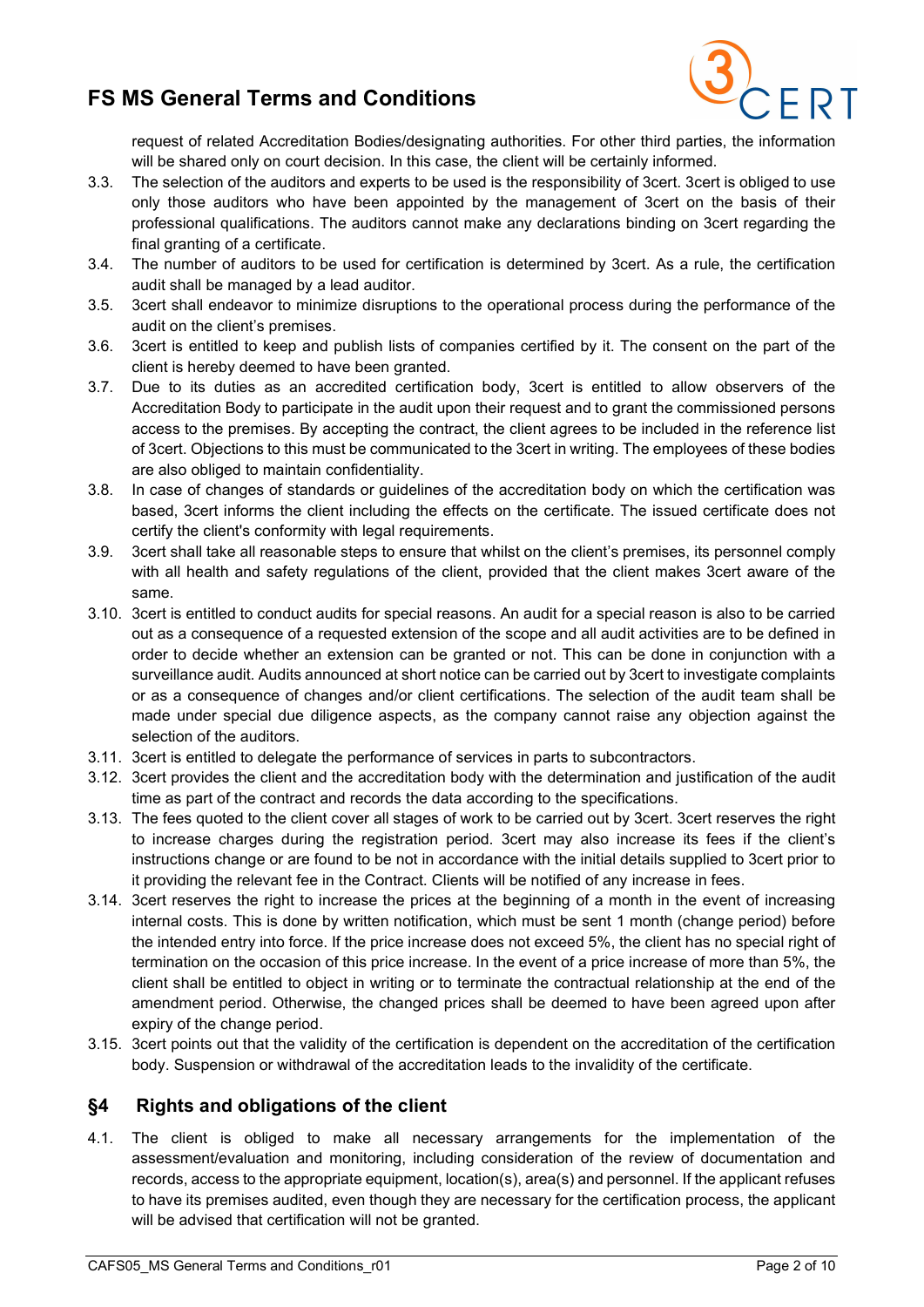

- 4.2. In order to allow 3cert to comply with the applicable health and safety legislation the Client shall provide 3cert with all available information regarding known or potential hazards likely to be encountered by 3cert personnel during their visits.
- 4.3. The client is entitled to reject the auditors proposed by 3cert without giving reasons. The client must notify 3cert of the rejection immediately after the auditors have been announced. In this case, 3cert shall submit a new proposal. The client is entitled to such a right of rejection once in phase 1 and 2 of the initial certification according to §2 of these GTC. If the right of rejection is not exercised immediately after notification of the auditors, the auditors proposed by 3cert shall be deemed accepted. Thereafter, only 3cert shall decide on a change of the auditors.
- 4.4. The client is obliged to make all necessary arrangements for the participation of observers. For witness audits / special audits the client will allow the employees or agents of the accreditation bodies of 3cert to carry out witness audits or special audits in all the client's operations. The client undertakes to ensure such witness audits or special audits are possible at the client's manufacturers and subcontractors.
- 4.5. The client is responsible for the conformity with the requirements for certification.
- 4.6. The client is obliged to ensure that the auditors are truthfully informed, when questioned, about all facts and processes that may be of importance for the audit.
- 4.7. The client is allowed to pass on the evaluation in its complete form. The passing on of only an excerpt of the evaluation is not permitted. Certification documents may only be reproduced and passed on in their entirety.
- 4.8. If the client is not able to attend the agreed audit date due to its own fault, it shall be obliged to reimburse 3cert for the expenses incurred in preparing the date.
- 4.9. The client is obliged to maintain the independence of the auditors. For this purpose, it shall refrain from anything that could negatively influence the independence, in particular offers of consulting services or employment, orders for its own account or separate fee agreements.
- 4.10. The client has to inform 3cert immediately and without being asked about all important changes of its management system and its organization, e. g. takeover of the client by another company, change of the field of activity, business closure or expansion, opening of bankruptcy proceedings or composition proceedings, change of certified subareas or similar.
- 4.11. Furthermore, the client is obliged to regularly carry out measures for the maintenance of the management system and to document them in a verifiable manner. For this purpose, internal audits and corresponding evaluations of the management system are to be carried out by the top management.
- 4.12. If the client is informed by 3cert of changes to the Accreditation Body or standards on which the certificate is based, it is obliged to implement any adjustments required to maintain the certificate in consultation with 3cert.
- 4.13. The client has the possibility to express their dissatisfaction actively or passively. An evaluation sheet for the 3cert service and the auditor service is always sent along with the report in order to derive potential for improvement for the future. In case of serious incidents, the client can bring them to 3cert by an active complaint in order to initiate an appropriate correction or clarification. The defined procedure for complaint handling can be requested from 3cert upon request and can be found on the website.
- 4.14. The durations given in Section 5 paragraph 5.8, 5.9, 5.13, 5.14, 5.18, 5.19) should be followed by the client.
- 4.15. For procedures according to DIN ISO 45001, the client is obliged to inform 3cert immediately in the event of special incidents, e. g. serious occupational accident, serious violation of legal and / or official regulations, etc., and to grant 3cert access to all important areas and documented information upon request. This also applies if 3cert is informed of these incidents by third parties.
- 4.16. For certifications according to ISO 13485, the following applies: The client is responsible for compliance with the legal regulatory requirements, which include the safety and performance of the medical devices. In case of non-compliance, a notification to the regulatory authority about reportable incidents has to be made.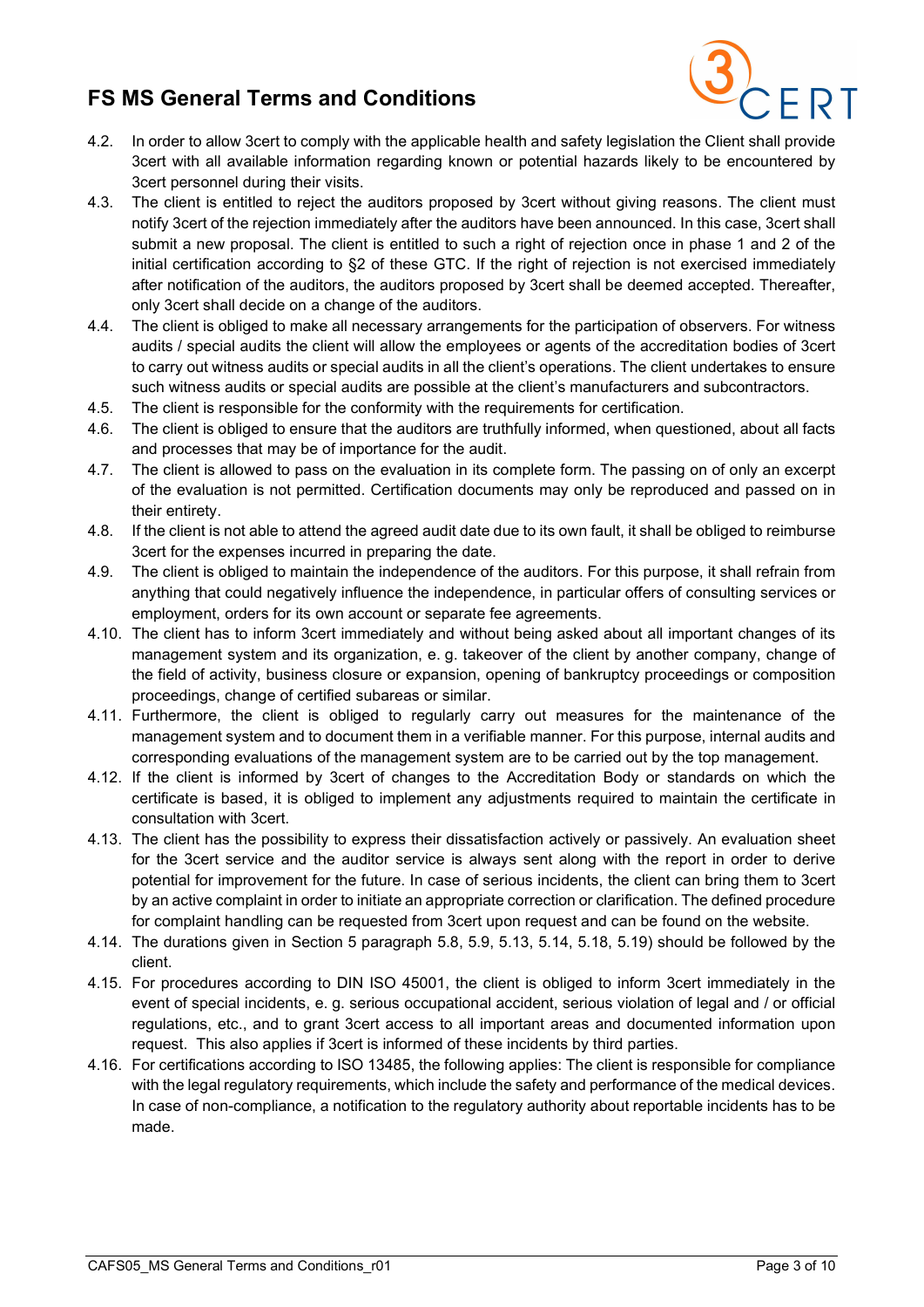

### §5 Conformity assessment and certification process

- 5.1. 3cert evaluates the conformity assessment application received and the decision on accepting or rejecting the application will be communicated to the client. In case the application is accepted a Contract is prepared.
- 5.2. The initial certification audit must have been started within 1 year of contract agreement.
- 5.3. The certification process comprises an initial certification audit for the initial issue of a certificate or a recertification audit for the repeat issue of the certificate plus regular surveillance audits in the phases between initial certification and recertification or recertification and the next recertification.
- 5.4. The client can provide dates to perform the audit, and this is considered by 3cert against the background of capacities and practicability. Audit dates should be scheduled at least 4 weeks in advance and should not be re-scheduled without a minimum of 2 weeks advance notice. If the client re-schedules the audit without the requisite advance notice, the client may be obliged to reimburse 3cert for all expenses already incurred for travel preparations.
- 5.5. In the event that the client fails to cooperate in the agreement of or adherence to audit dates and if it is therefore impossible for the audit to be performed within the deadlines given in these GTCs, then 3cert is entitled to terminate the contract for good cause. Other compensation and other claims remain unaffected. 3cert is also entitled to suspend or withdraw a certificate that has already been granted.
- 5.6. The initial certification audit is carried out in two stages, where the contract does not stipulate anything to the contrary, namely a readiness analysis ("stage 1") and an on-site audit at the client's facility / facilities ("stage 2"). The audit report is produced after stage 2. The results of stage 1 can necessitate changes to the planning of stage 2, e. g. audit duration, composition of the audit, selection of the audit team members team or date of the audit. It is also possible to mandate that Stage 1 must be carried out again in full or in part subject to a charge.
- 5.7. The duration between the end of stage 1 and the beginning of stage 2 is of a maximum of 6 months, if nothing is agreed to the contrary. If it is not possible to comply with this 6-month deadline because of a reason for which the client is responsible, then the client is obliged to pay for the repetition of stage 1. The client will receive a separate offer for this work.
- 5.8. In case that there are areas of concern that could be classified as nonconformity during Stage 2 audit, the client is informed to define and send root cause analysis and a corrective and preventive actions plan within 14 days after the nonconformities are delivered. If not, the client is contacted and ensured that it is sent. If the plan is not sent by the client despite the warning within 30 days, the process is terminated.
- 5.9. In order to prove the implementation of the corrections, corrective and preventive actions listed in the action plan, the client shall submit corresponding objective evidence to 3cert. For the submission of the objective evidence, a deadline of no longer than 3 months from the last day of the performed certification audit applies. The discrepancies are considered closed when the audit and release by the certification body has taken place. In case that implementation of corrective actions of the identified major nonconformity(s) cannot be submitted to 3cert, subsequently reviewed and released within 6 months after the last day of the stage 2 audit, another stage 2 audit will be performed before certification or maintenance of certification is recommended.
- 5.10. Certification Decision is made by 3cert following orderly execution of the initial certification audit or the recertification audit. 3cert takes the certification decisions at its own discretion within the constraints of applicable normative/regulatory requirements and based on the information and documents received in the course of the audit. Certifiers may take different decision from the audit team's, may request additional document or additional audit. In case that the certification decision is positive, the certificate is issued in the form of 1 original certificate in English. Requested additional copies will be made available at an additional charge. The "Logo and Certification Mark Work Instruction" shall apply accordingly.
- 5.11. If the certification decision is negative, then a certificate would not be issued as the prerequisites for the certificate to be issued would not have been not fulfilled. The client will be informed accordingly. In this case both parties are entitled to terminate the contract for good cause. Other compensation and other claims remain unaffected. Issuance of a certificate may be associated with conditions. It is possible that the resolution of defects can be demanded within a certain deadline so that the client must independently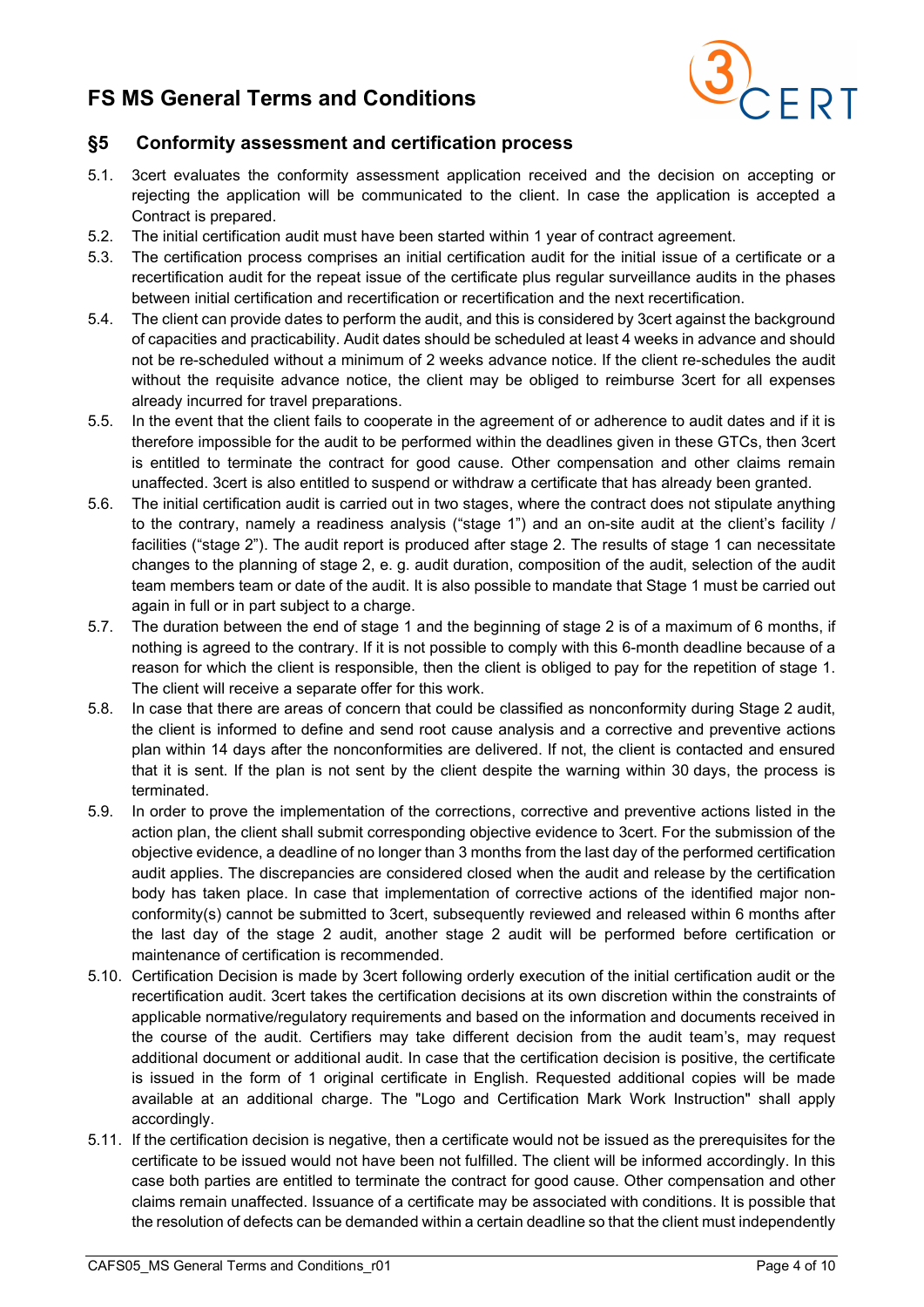

resolve defects and confirm this in writing. The condition could also be further inspection, i. e. a further audit or inspection of documentation.

- 5.12. Surveillance audits are performed to maintain the validity of the certificate. During the validity of the certificate the client is obliged, in accordance with the contract and the regulations of the Accreditation Body or the applicable standards, to arrange for 3cert to perform surveillance audits within the given deadlines. In case the audit cannot be carried out due to reasons from client side, the certificate will be suspended. Audit frequency can be increased according to the nature of nonconformities defined during the audit. In case of increase, the client will be charged for the surveillance audit according to the signed surveillance agreement.
- 5.13. In the case of surveillance audits, it is appropriate that evidence of the performance of root cause analyses and the determination of planned corrective actions are submitted to the certification body within 14 days from the last day of the respective surveillance audit. If not, the client is contacted and ensured that it is sent. If the plan is not sent by the client despite the warning within 30 days, the process is terminated.
- 5.14. After review and approval of the submitted root cause analysis and planned corrective actions of minor nonconformities maintenance of certification may be recommended. Proof of the implementation of the corrective measures is provided by submitting objective evidence during the next regular audit. In order to prove the implementation of the corrections, corrective and preventive actions listed in the action plan for major nonconformities, the client shall submit corresponding objective evidence to 3cert. For the submission of the objective evidence, a deadline of no longer than 3 months from the last day of the performed certification audit applies. The discrepancies are considered closed when the audit and release by the certification body has taken place. In case that implementation of corrective actions of the identified major non-conformity(s) cannot be submitted to 3cert within 3 months, but the client has provided justified reasons in written, the reasons will be assessed. Upon assessment, the decision of resuming the certification process or suspension or withdrawal of certificate is decided by assigned certifier.
- 5.15. If the client properly closes the nonconformities identified during the surveillance audit in due time or no nonconformities are defined during the audit, in accordance with the certification decision, the certificate will remain valid for the period mentioned on the certificate.
- 5.16. The client shall pay the agreed payment annually to register the certificate and is included in the list of certificate holders.
- 5.17. Recertification must be performed for the extension of the certificate in accordance with the more detailed provisions in the contract after 3 years. At least 6 months before the certificate validity period is over, 3cert shall contact the client to plan the audit within the certificate validity period. The recertification audit is equivalent to the process for the initial certification audit.
- 5.18. In case that there are nonconformities during recertification defined, the client is informed to define and send root cause analysis and a corrections, corrective and preventive actions plan within 14 days after the last day of the audit. If not, the client is contacted and ensured that it is sent. If the document is not sent by the client despite the warning in 30 days, the process is terminated.
- 5.19. In order to prove the implementation of the corrections, corrective and preventive actions listed in the action plan, the client shall submit corresponding objective evidence to 3cert. For the submission of the objective evidence, a deadline which is based on the validity of existing certificate but maximum 3 months from the last day of the performed certification audit applies. In case that the corrections and corrective actions of major nonconformities are verified prior to the expiry date of certificate recertification is recommended.

In case that the recertification activities are finalized within 6 months after the expiry date, the certificate is restored. The issue date of certificate is based on recertification decision, but the expiry date is based on the prior certification cycle.

Otherwise, at least another stage 2 audit is conducted prior to recommending certification and a certificate no is defined ending the certification history of the client.

5.20. Follow-up audits are performed in case that non-conformities are identified in the course of audits that should be verified on-site. It is at the discretion of 3cert to carry out a follow-up audit. The costs are calculated according to expenditure and the up-to-date price list. Follow-up audits are performed on the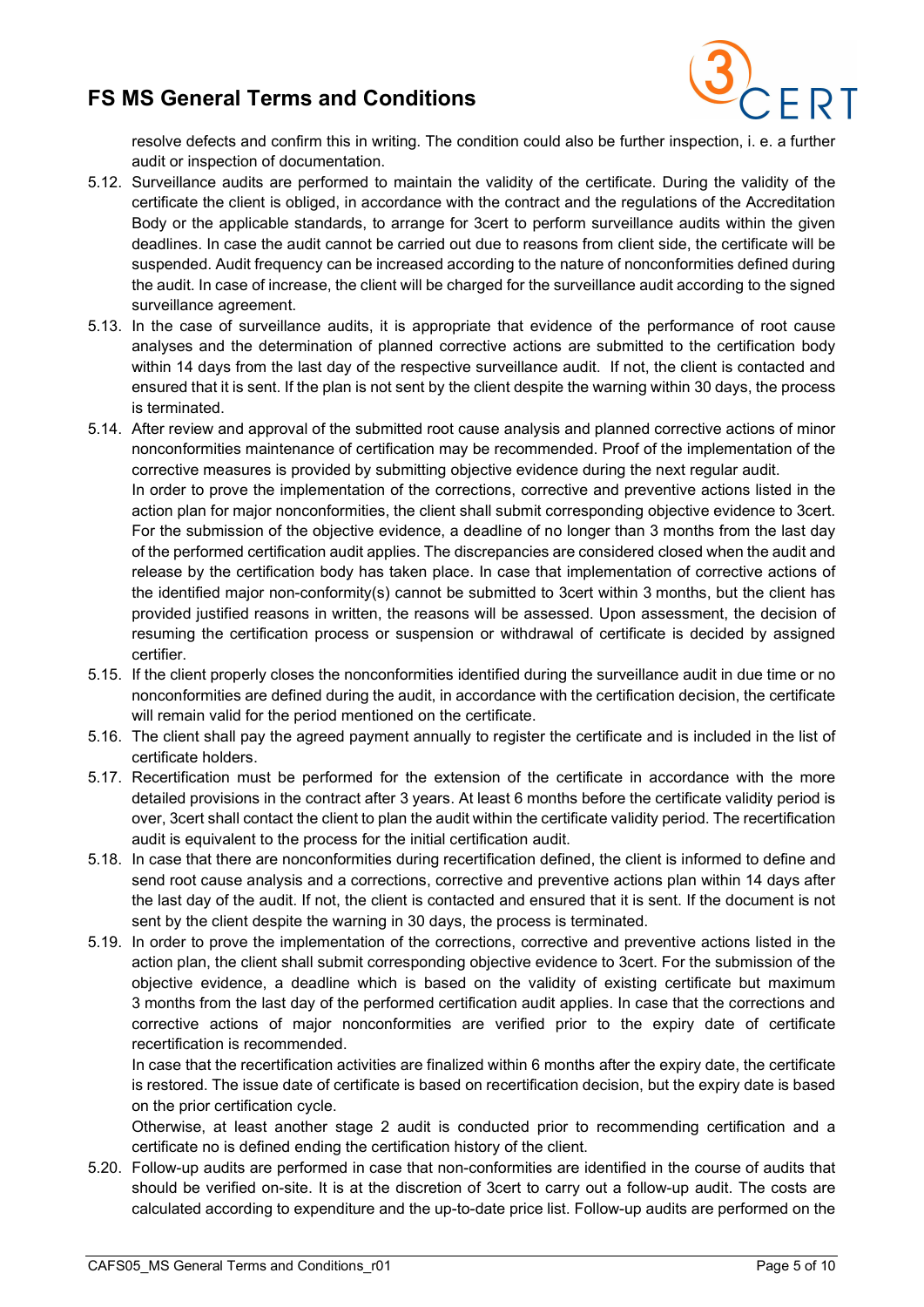

dates agreed with the client. If the requirements are not met even after two follow-up audits, the certificate will not be issued.

5.21. 3cert may perform additional audits, either unannounced or by providing the client with short notice thereof. This may occur if 3cert becomes aware of reasons for a possible withdrawal of the certificate in order to review the implementation of corrective actions, to investigate complaints or after a change of laws, standards, guidelines or agreements upon which the certification is based. 3cert will produce a separate offer for the additional audit. In case the client does not accept short notice / unannounced audit and / or impedes the assessment team from auditing the certificate will be suspended. A suspension decision will be communicated to the client and the authority. In case at the end of the audit, requirements are proved not to be fulfilled, the certificate will be suspended or withdrawn considering the nonconformity. Suspension / withdrawal decision together with the reasons are communicated to the client in writing.

#### §6 Suspension, withdrawal and recovery of the certificate

- 6.1. In compliance with the certification requirements, 3cert is entitled to restrict, suspend, revoke and / or withdraw the right to use at any time.
- 6.2. Suspending the certificate's entire scope or a part thereof is an intermediate precaution that is taken before withdrawing the certificate. Certificate suspension period cannot exceed 6 months. 3cert retains the right to suspend certificates on the following conditions:
	- The client makes significant changes that have an impact on the certification requirements or interrupts the activities (Upon client's request)
	- The client demonstrably violates its contractual or financial obligations towards 3cert.
	- Reorganizations of the certification unit invalidate the management system. The new certification will then be issued after an audit.
	- The client does not comply with the obligations associated with the certification, e. g. the obligations to inform 3cert about changes.
	- 3cert becomes aware that the client was involved in accidents or events (e. g. health-threatening or fatal events) which are within the scope of the certification or related to it.
	- The necessary surveillance audit or another audit commissioned by 3cert is not completed or is not completed in due time or if the result of the audit shows that the certification requirements are no longer fulfilled.
	- Deviations are found which are not or have not been eliminated within the agreed period.
	- The client violates rules for the use of 3cert certificate and does not stop this violation even after two requests.
	- A certified management system of a client does not meet the certification requirements Including the requirements for the effectiveness of the management system – permanently or seriously.
	- Prerequisites for the certificate's issuance are not fulfilled (any longer), e. g. because incomplete or untrue information was provided in the certification process;
	- In case of sanctions placed on the client's origin country on the related sector (Health, medical device) by United Nations, European Commission and the United States
	- The necessary surveillance audit or another audit ordered by 3cert is not carried out fully or within the deadline;
	- The surveillance audit results in the certification requirements no longer being fulfilled;
	- Other grounds reasons exist for the withdrawal of certification in accordance with these GTCs or the contract.
	- The contract with 3cert regarding certification ends;
- 6.3. In case the client seriously fails to fulfil certification requirements, partially or entirely, 3cert restricts the client's certificate scope so that the unfulfilled requirement's part will be excluded.
- 6.4. In all the situations not needing technical evaluation like not accepting surveillance audit, not fulfilling financial liabilities, the non-timely closing of nonconformities the certificate will be suspended directly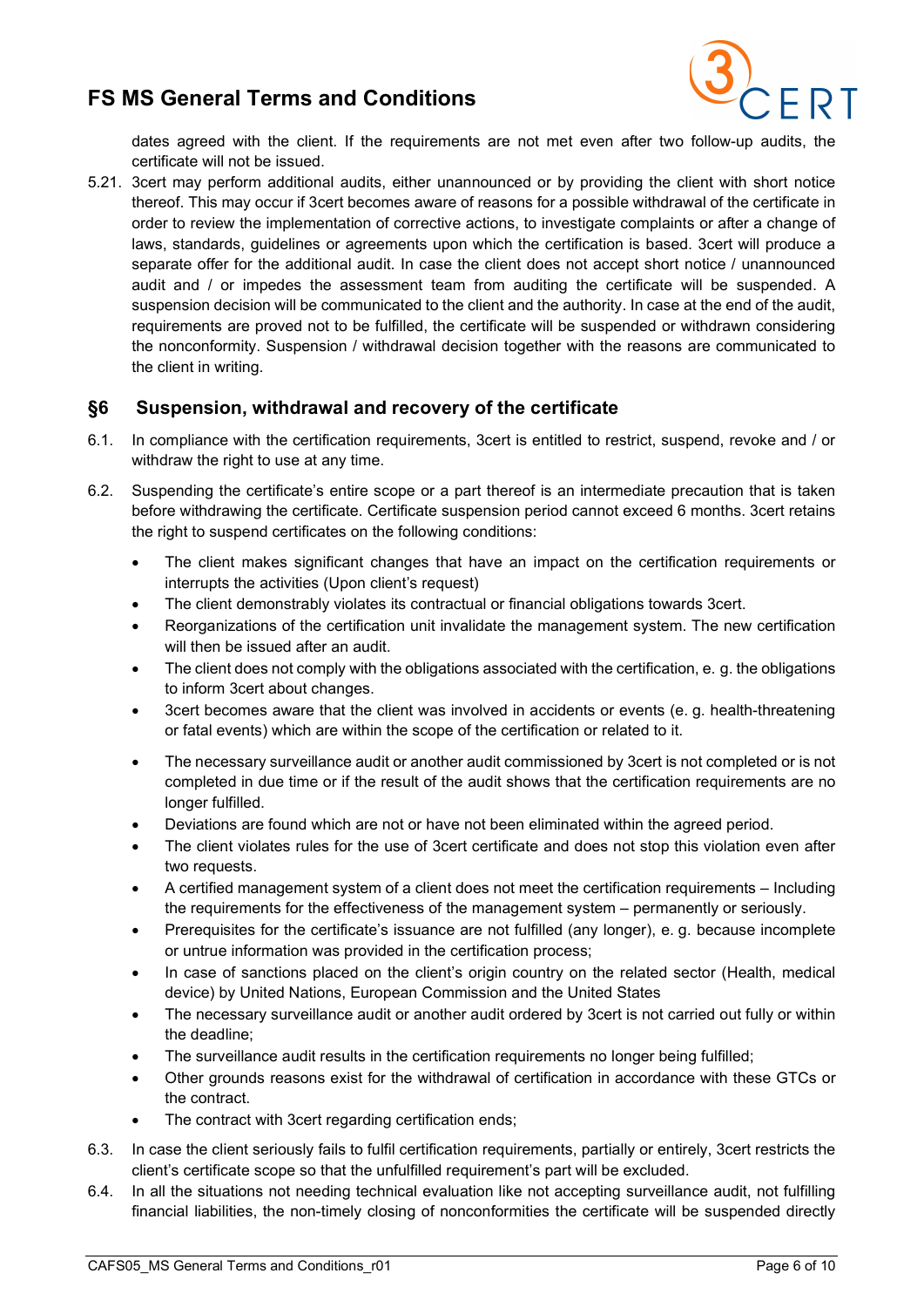

without need to certification decision. In all the other cases suspension decision is taken with certification decision.

- 6.5. 3cert informs the client of suspension of the certificate together with the justification in writing on its it's letterhead paper.
- 6.6. Once the reasons for suspension are successfully eliminated or related activity for cancelling the suspension is carried out, the client is informed of the continuation of the certificate and takes back all its rights on that. Throughout the suspension period, the client may keep the certificate, but shall not benefit from any rights granted by the certificate.
- 6.7. In case the client cannot eliminate the suspension reasons in 6 months, the certificate will be withdrawn.
- 6.8. Certificates may be directly withdrawn according to the level of nonconformities and in the following situations:
	- The client goes bankrupt or ceases the activities
	- The client does not use the certificate for the address and scope defined on the certificate
	- The client presents false and misleading information during the audit
	- The audits prove that the client's management system is totally ineligible
	- The client alters the certificate and the annexes
- 6.9. Other than these situations, the clients themselves can request the certificate withdrawal. Withdrawal request is taken in writing. The request is evaluated, and the client is informed following its approval.
- 6.10. 3cert shall inform clients in writing of certificate cancellation together with the justifications. The client sends the original certificate(s) to 3cert upon withdrawal.
- 6.11. 3cert has the right to publicly release the necessary information about certificate suspension, scope reduction and withdrawal. Clients can object to the certificate's suspension, scope reduction and withdrawal. Besides, suspended, withdrawn and certificates with reduced scope are announced.
- 6.12. 3cert shall not be liable for damages incurred by the client due to the justified suspension or justified withdrawal of the certificate.
- 6.13. In the event that the client decides to retrieve the withdrawn certificate, the application process shall start over.

#### §7 Extension or limitation of the scope

7.1. If there is a corresponding reason and/or evidence, the previous scope must be changed accordingly. This can lead to an increase or reduction of expenses. This topic should be brought to the attention of 3cert in advance by the client.

#### §8 Time limits, delay, impossibility

- 8.1. Time limits shall only be binding if mutually agreed upon by both parties. Binding time limits to be respected by the client are defined as time limits set by 3cert during a certification process, particularly time limits set for corrective measures by the client.
- 8.2. In case 3cert`s performance is delayed by more than 10 calendar days the client shall be entitled to set a reasonable additional period within which the performance is to take place. Should 3cert fail to meet this new deadline for reasons to be accounted for by 3cert or ascertain that performance is no longer possible for a reason accounted for by 3cert, the client shall have the right to withdraw from the contract.
- 8.3. In the event that 3cert is prevented from performing or completing any service for which the contract has been made by reason of any cause out of 3cert`s control, including, but not limited to, acts of God, war, terrorist activity or re or if travel warnings; failure to obtain permits licenses or registrations; illness, death or resignation of personnel or failure by Client to comply with any of its obligations under the contract, then 3cert is released from its obligations to provide audit services for the duration of the disruption. The contractual parties are obliged to inform each other of such hindrances and to adjust their obligations to the changed circumstances in good faith.

#### §9 Termination of Contract

9.1. The contract shall expire when services have been completed and all payments have been made.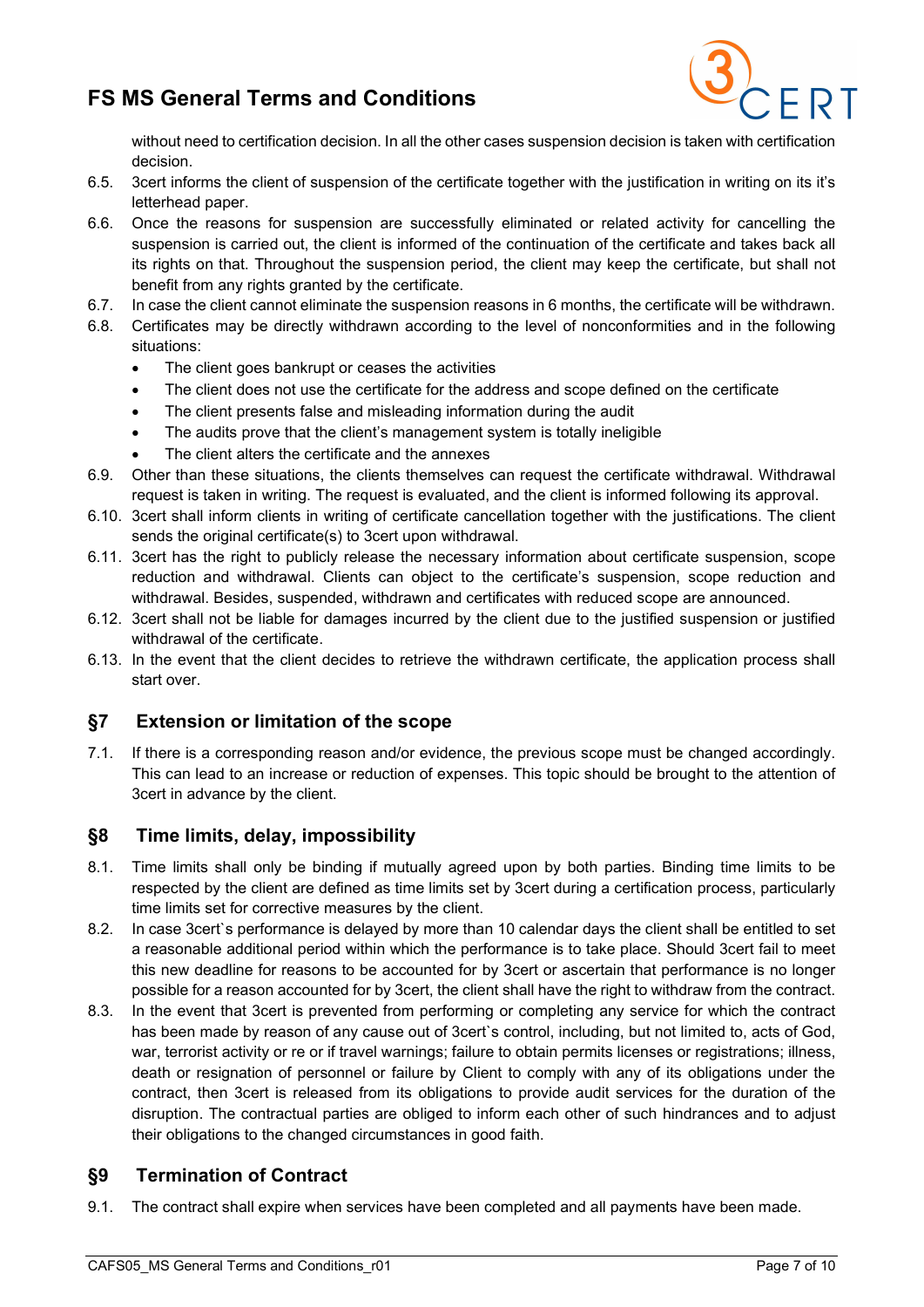

- 9.2. The client may terminate the contract/work with or without cause at any time by giving 3 months' written notice of termination to 3cert, such termination being subject to the client effecting the payment for the services satisfactorily performed prior to the effective date of termination.
- 9.3. 3cert may terminate this contract, by not less than 30 calendar days' written notice to the client, in case the client refuses to cooperate – even after having been demanded to cooperate within a reasonable period; the client attempts to falsify the result of the order; insolvency proceedings are opened on the client's assets or if the same is rejected due to lack of assets; the client has not paid a due invoice within a reasonable period despite a reminder.
- 9.4. If 3cert determines deviations in the course of an audit and these are not resolved in time (period given in Section 5 paragraph 5.8, 5.9, 5.13, 5.14, 5.18, 5.19) by the client, 3cert is entitled to terminate the contract for good cause. Other compensation and other claims remain unaffected. Depending on the client's decision, the process may start from application stage.
- 9.5. If the certificate is withdrawn, 3cert is entitled to terminate the contract for good cause. Other compensation and other claims remain unaffected.
- 9.6. Upon termination of this contract, the client shall make the following payments to 3cert: remuneration for services satisfactorily performed prior to the effective date of termination, other expenses, provisional sums and contingency for expenditures actually incurred prior to the effective date of termination; in case of suspension of works by the client, the payments of works successfully completed by 3cert shall not be suspended due to client's default/ failure.
- 9.7. Following the withdrawal of the certificate or the end of the certificate validity the client must stop all use of the usage object certificate, particularly any advertisement that refers to the usage object certificate, the use of a Certification Mark and logo related to the certificate, or the service by 3cert upon which it is based and must return all certification documents demanded by 3cert. All certificates must be submitted to 3cert.

#### §10 Jurisdiction, applicable law, disputes

- 10.1. The contract, modifications, additions and subsidiary agreements thereto must be in written form if no stricter form is required by law. The form requirements are also valid for changes to or the cancellation of this form clause.
- 10.2. Should one or several of the provisions under this contract be or become ineffective, the contracting parties shall replace the invalid provision with a legally valid provision that comes closest to the content of the invalid provision in legal and commercial terms.
- 10.3. The place of jurisdiction for all disputes arising in connection with this contract shall be Malta.
- 10.4. The contractual relationship is governed exclusively by the substantive law of Malta.

#### §11 Arbitration board

- 11.1. If a dispute arises between the parties out of or related to the assessments by the auditors or the awarding, withdrawal, or suspension of the certificate, then one of the parties shall give notice thereof to the other party and the parties shall forthwith use their best efforts to negotiate in good faith and settle such dispute.
- 11.2. If any such dispute has not been settled amicably through negotiations between representatives of the parties after twenty-eight (28) days of the aforesaid notice, or other period as ay be agreed between the parties, it shall be finally settled under the Rules of Arbitration of the Malta Arbitration Centre, as given in Subsidiary Legislation 387.01 and its subsequent amendments or equivalent legislative enactment applicable from time to time. The dispute shall be settled by three arbitrators appointed in accordance with the said Rules, and the arbitration shall be carried out in the English language in Malta. The obligations of the Parties shall not be altered by reason of any arbitration being conducted or to be conducted during or after the Term.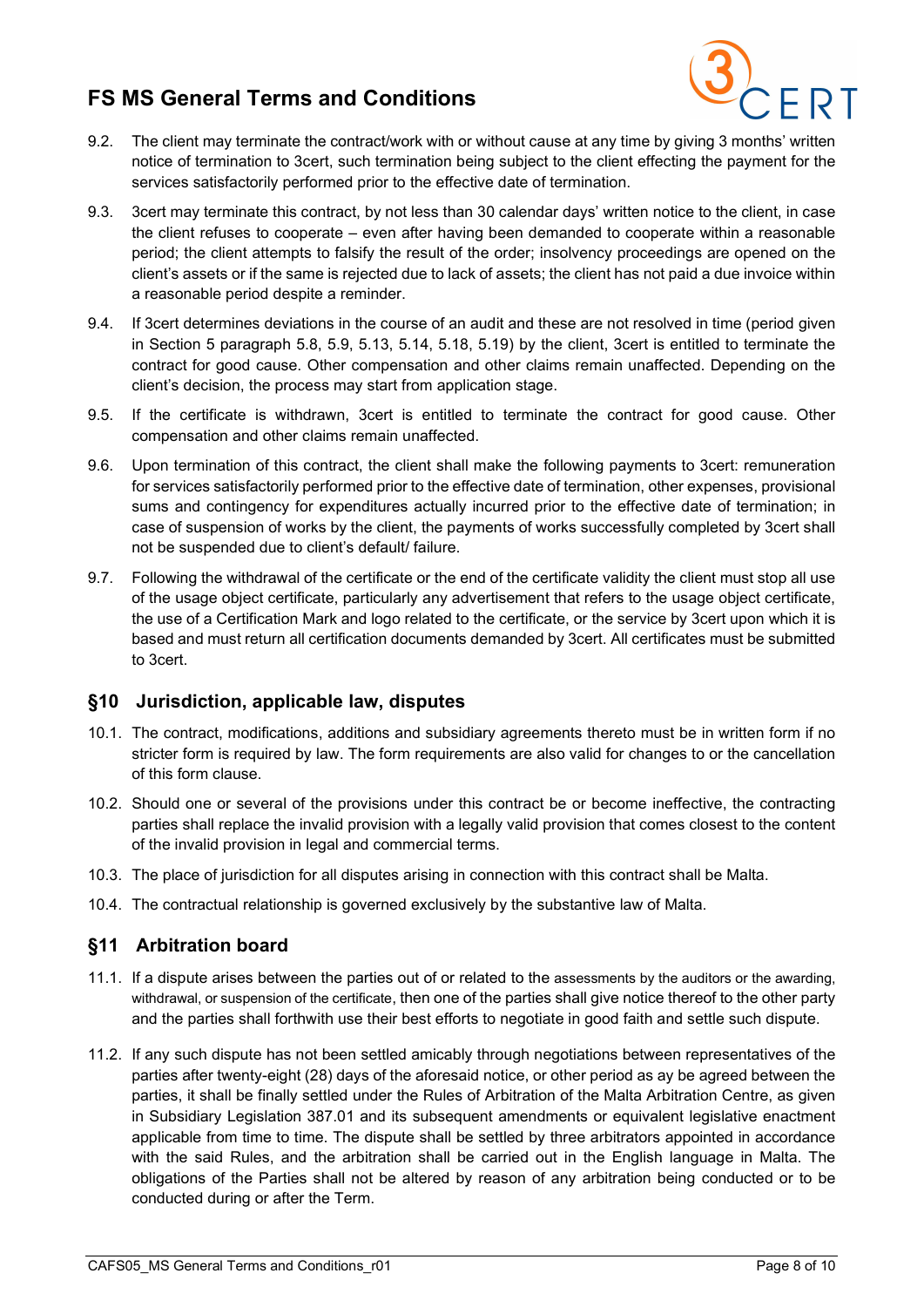

### §12 Liability

- 12.1. 3cert undertakes to exercise due care and skill in the performance of the services and is liable without limitation for damage caused by injury to life, body or health or other damage caused by 3cert negligence for which it would be illegal to exclude or limit its liability.
- 12.2. In cases involving a fundamental breach of contract, 3cert will be liable even where minor negligence is involved. For this purpose, a "fundamental breach" is a material contractual obligation, the performance of which permits the due performance of the contract and which the client may rely on being complied with. Any claim for damages for a fundamental breach of contract shall be limited to the amount of damage reasonably foreseen as a possible consequence of such breach of contract at the time of the breach (reasonably foreseeable damage), unless any of the circumstances described in section time limits delay, impossibility apply.
- 12.3. 3cert shall not be liable for personnel made available by the client to support 3cert in the performance of its services regulated under this contract, unless personnel made available may be regarded as vicarious agents of 3cert. If 3cert is not liable for personnel made available by the client under the foregoing provision, the client shall indemnify 3cert against any claims made by third parties.
- 12.4. The limitation periods for claims for damages shall be based on statutory provisions.

### §13 Confidentiality

- 13.1. "confidential information" is any oral or written proprietary information, documents, images, drawings, know-how, data, samples and project documentation which one party (the "disclosing party") hands over, transfers or otherwise discloses to the other party (the "receiving party"). Confidential information also includes paper copies and electronic copies of such information. but shall not include any information which is or hereafter becomes generally known to the public; was available to the receiving party on a non-confidential basis prior to the time of its disclosure by the disclosing party; is disclosed to a party by an independent third party with a right to make such disclosure.
- 13.2. All confidential information which the disclosing party transmits or otherwise discloses to the receiving party in accordance with this agreement may only be used by the receiving party for the purposes of performing the purpose of the contract, unless expressly otherwise agreed in writing with the disclosing party; may not be copied, distributed, published or otherwise disclosed by the receiving party, unless this is necessary for fulfilling the purpose of the contract or 3cert is required to pass on confidential information, inspection reports or documentation to the authorities or third parties that are involved in the performance of the contract; must be treated by the receiving party with the same level of confidentiality as the receiving party uses to protect its own confidential information, but never with a lesser level of confidentiality than that which is objectively required.
- 13.3. Unless otherwise required by requirements of authorities, all confidential information shall remain the property of the disclosing party. The receiving party hereby agrees to immediately return all confidential information, including all copies, to the disclosing party, and/or, on request by the disclosing party, to destroy all confidential information, including all copies, and confirm the destruction of this confidential information to the disclosing party in writing, at any time if so requested by the disclosing party but at the latest and without special request after termination or expiry of this contract. This does not extend to include reports and certificates prepared for the client solely for the purpose of fulfilling the obligations under this contract, which shall remain with the client. However, 3cert is entitled to make file copies of such reports, certificates and confidential information that forms the basis for preparing these reports and certificates in order to evidence the correctness of its results and for general documentation purposes.

### §14 Copyrights

- 14.1. All exclusive and common copyrights to the documents created by 3cert remain with 3cert.
- 14.2. The client may use the documents created under the contract only for the contractually agreed purpose. The client may only use the result in full, not in excerpts and only for the agreed purpose.